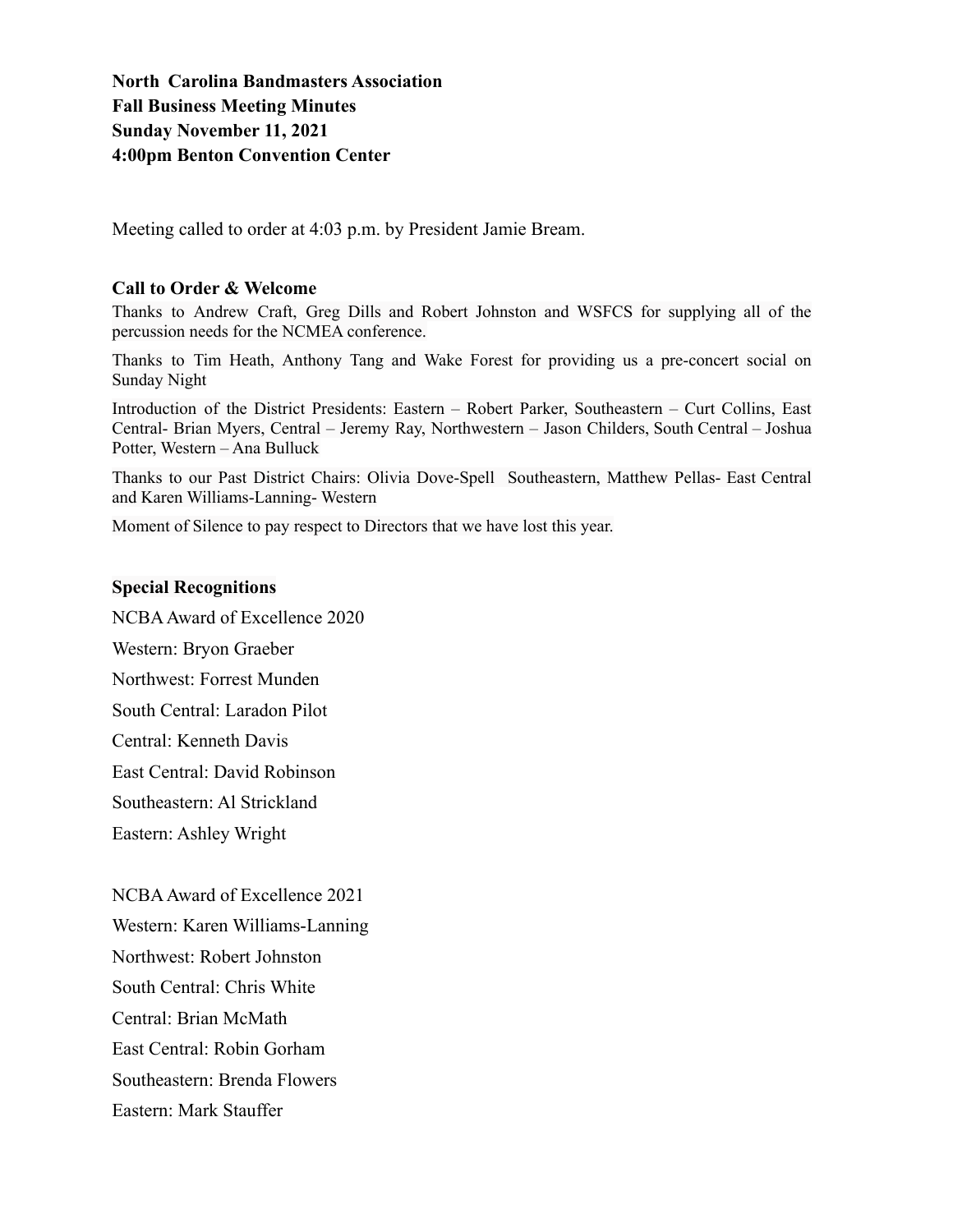### **Minutes from Spring Meeting**

Minutes from June, 2021 have been posted [online](https://www.ncbandmasters.org/documents) for review.

Motioned and approved. All in favor and no objections.

## **Treasurer's Report - Fran Shelton**

*NCBA* - **\$27,627.57**

Districts will be assessed \$1450.00 to cover NCBA expenses. This will be transferred from your district account by the Executive Director on November 1. Reminders that any board members that need reimbursement for conference lodging after should submit room receipts to her

Treasurer's report was approved by membership with none opposed.

# **Honor's Band - Rodney Workman**

## *Honors Band* - **\$32,008.62**

NCBA Honors Band Paid \$2500 to the NC Symphony and \$3681.63 on Honorariums, Audition Expenses, 2021 Solo Rotations, Percussion Solo Writing for 2022, and other costs associated with the 2021 Clinic and Auditions for 2020-2021.

**Audition Fees** will now be mailed rather than collected at the audition. In order to allow for a smoother registration process. They should be postmarked by the registration date and mailed to:

Asheville High School ℅ Rodney K. Workman/ NC Honors Band 419 McDowell Street Asheville, NC 28803

Membership approved Honors Band Report with none opposed.

# **Honors Band Auditions - Jamie Bream**

The executive board has approved the relocation of Honors Band Auditions in order to keep tabulation in one room, meetings in one room and auditions at one centralized location. There is a floor plan and room assignments for anyone that wants to review. The board also recognizes that auditions will need to be re-evaluated on a monthly basis due to COVID metrics.

Location: Atkins High School

Date: March 5, 2022

Snow Date: March 12, 2022

Fee: \$20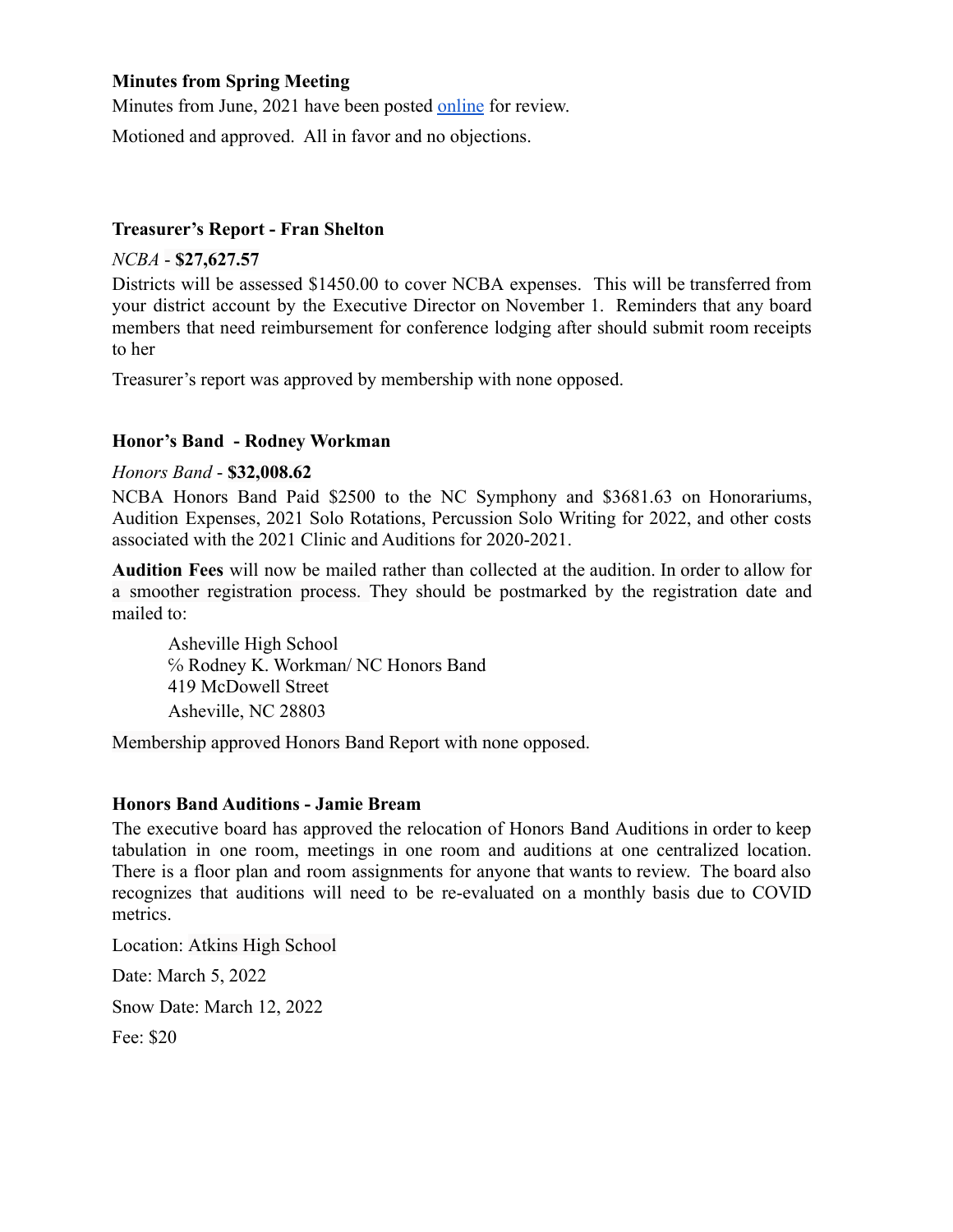# **Honors Band Clinic**

April 29-May 1, 2022 - UNC-Chapel Hill

### 2022 Clinicians

Middle School – Wendy Higdon

- 9/10 Margi Underwood
- 11/12 Colonel Lowell Graham

## **All-State Honors Band Auditions Committee - Jason Barclift**

*Phase 1 Solos:* Please make sure everyone knows about the Google Form on the website to submit corrections for this round of solos. At Honors Band Auditions in March, **we will judge exactly what is on the website at this time**. If there are typos, play them as shown on the website and then make corrections on the Google Form for the next time.

*Phase 2 Solos:* Professors have them now. Look for them in the coming weeks for all band directors. We need to be diligent about finding mistakes now because these solos will be final at our meeting in May.

Eric Willie has agreed to write our own versions of the high school percussion audition material to continue in our quest of copyright compliance.

Honors Band Audition Rubrics are in the works and will be shared in the future.

Please take time to review the solos in order for the committee to have accurate solo requirements.

The committee is also working on audition rubrics.

### **MPA Committees - Jim Kirkpatrick**

COVID Related Considerations

- MPA Rule 3c. is suspended for 2021-22. Directors may choose to have students perform on their primary instrument in multiple bands from the same school to alleviate instrumentation issues that may arise due to the impact of COVID.
- Adjudicators will be instructed by event chairs to consider COVID context while considering instrumentation and other factors.
- Directors may reasonably rescore parts to help with balance/instrumentation issues.
- Seek to help students grow musically with high quality literature of all grade levels, even if it requires registering a level lower than school tradition
- Directors should consider registering for Comments Only depending on their individual circumstances

A sub-committee has been formed to explore Diversity, Equity and Inclusion (DEI) as it pertains to the MPA repertoire list.

- DEI Statement is added to the MPA page on the website.
- Google form is provided for Directors to report pieces that convey cultural misrepresentation or bias.
- Ongoing professional development will be provided via the website and the annual conference.